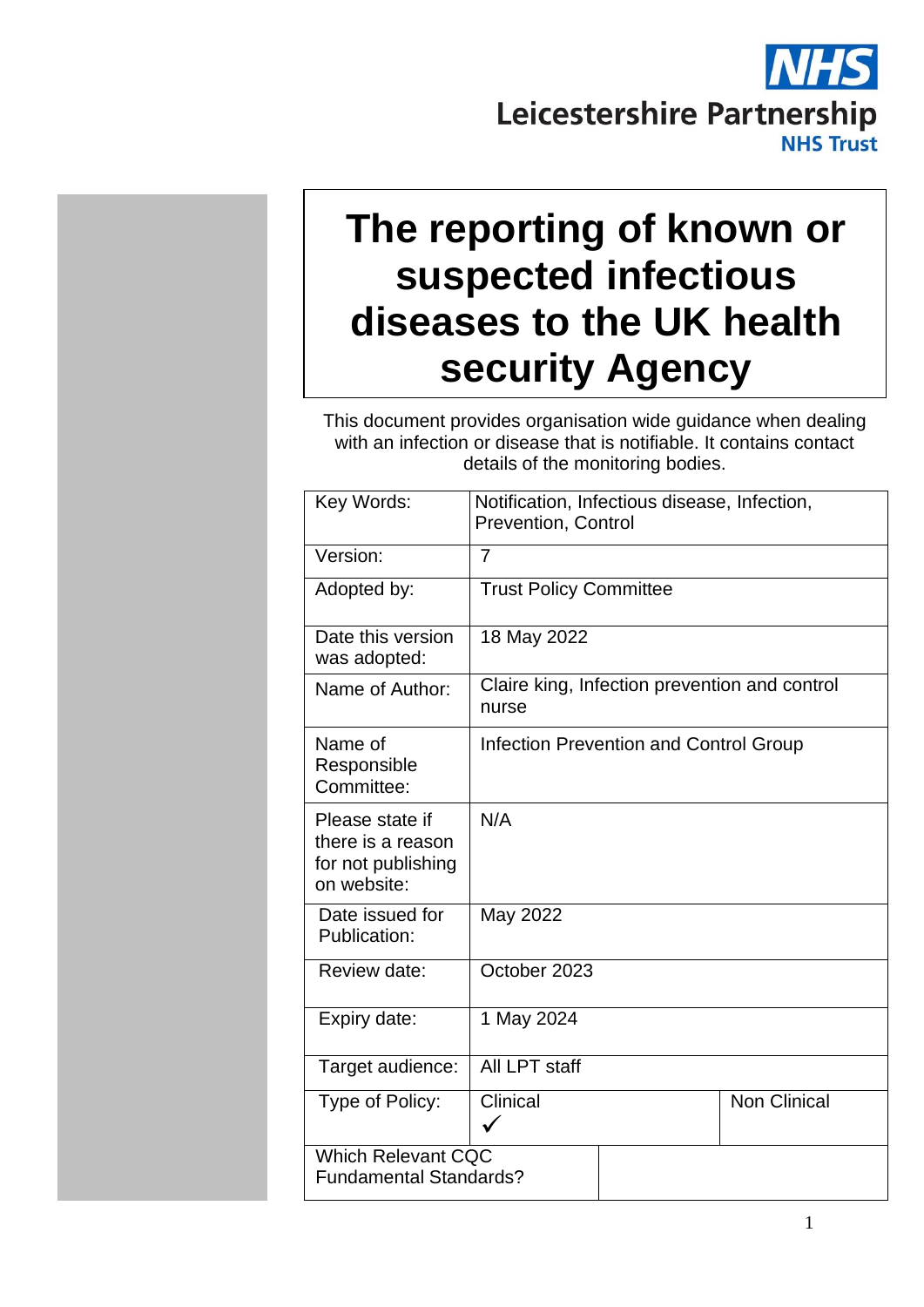#### **Contents**

|                |          | Version Control and summary of changes                                          | 3  |
|----------------|----------|---------------------------------------------------------------------------------|----|
|                |          | Definitions that apply to this policy                                           | 4  |
| 1              |          | Purpose of the policy                                                           | 5  |
| $\overline{2}$ |          | Summary and key points                                                          | 5  |
| 3              |          | Introduction                                                                    | 5  |
| 4              |          | Notification of known or suspected infectious diseases                          | 6  |
|                | 4.1      | Notification                                                                    | 6  |
|                | 4.2      | Statutory notifiable diseases under the Health                                  | 7  |
|                |          | Protection (Notification) Regulations 2010                                      |    |
|                | 4.3      | Notification of other relevant infections                                       | 9  |
|                | 4.4      | Notification of contamination                                                   | 9  |
|                | 4.5      | Notification of diseases in patients who have died                              | 9  |
|                | 4.6      | Notifications that have not been included in the list of<br>notifiable diseases | 9  |
|                | 4.7      | Notification of outbreaks                                                       | 10 |
| 5              | Training |                                                                                 | 11 |
| 6              |          | References and associated documents                                             | 11 |
|                |          | Appendix 1: Form to report notifiable diseases                                  | 12 |
|                |          | Appendix 2: Privacy impact assessment screening                                 | 13 |
|                |          | Appendix 3: Monitoring and assurance                                            | 14 |
|                |          | Appendix 4: Stakeholder and contribution list                                   | 15 |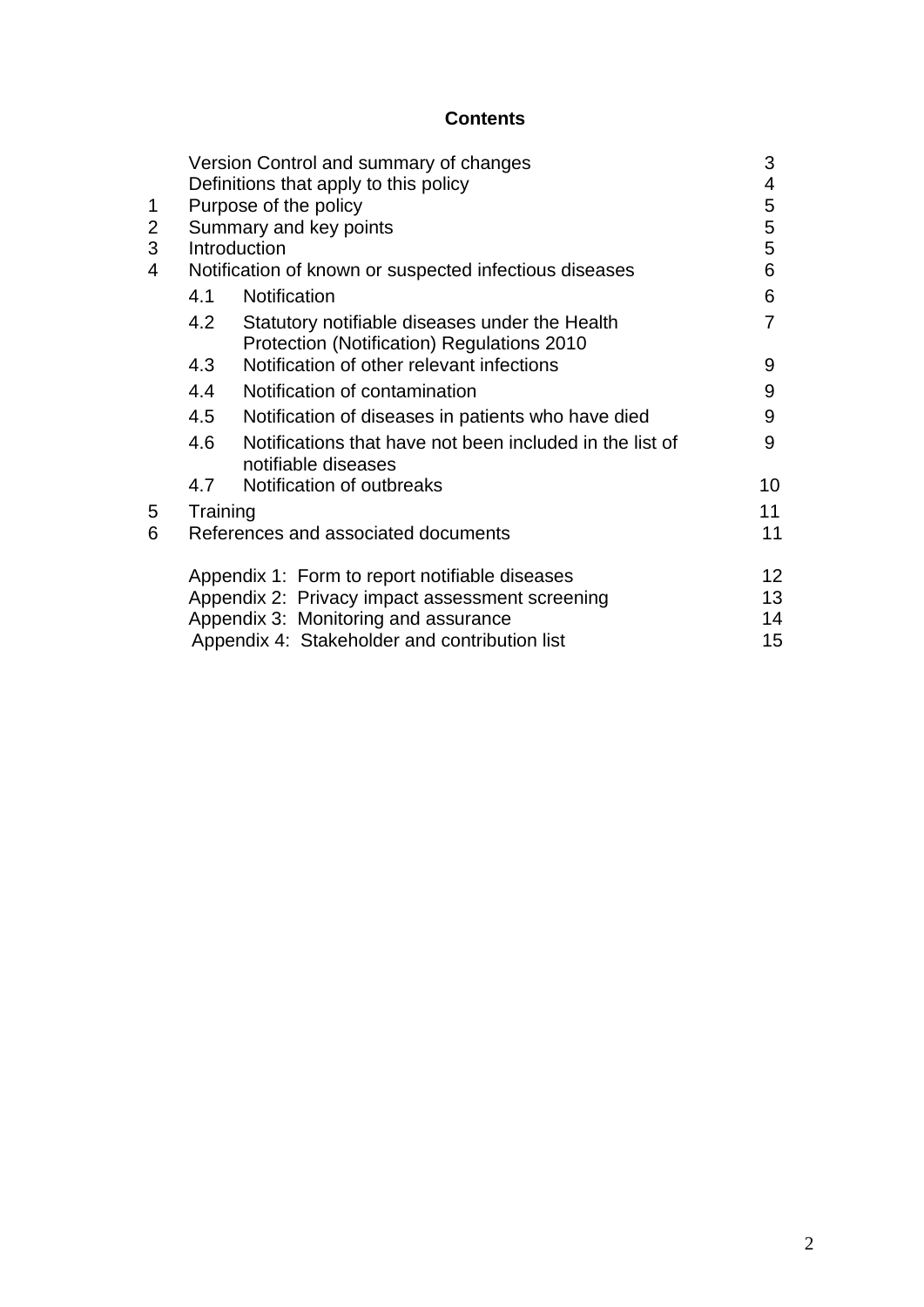## **Version Control and Summary of Changes**

| <b>Version</b><br>number | <b>Date</b>       | <b>Comments</b><br>(description change and amendments)                                                                                                                                                                                          |
|--------------------------|-------------------|-------------------------------------------------------------------------------------------------------------------------------------------------------------------------------------------------------------------------------------------------|
| Version 1, Draft1        | 2005              | New guideline as previous one adopted from acute<br>trust<br>Infection Control Policy for the Notification of<br><b>Infectious Diseases</b>                                                                                                     |
| Version 2, Draft         | November 09       | Review of Policy by Amanda Howell                                                                                                                                                                                                               |
| Version 3, Draft         | December 09       | Amendments following consultation process<br>Revisions to incorporate requirements of NHSLA<br><b>Standards</b>                                                                                                                                 |
| Version 3,<br>Draft 2    | January 10        | Amendments following consultation process                                                                                                                                                                                                       |
| Version 4<br>Draft 2     | 14 May 2010       | Reviewed in line with new Department of Health<br>guidance: Health Protection Legislation (England)<br>Guidance 2010 and the Health Protection Unit                                                                                             |
| Version 4<br>Draft 2     | 29 July 2010      | Approved at Clinical Governance Committee                                                                                                                                                                                                       |
| Version 5                | August<br>2011    | Harmonised in line with LCRCHS, LCCHS, LPT<br>(Historical organisations)                                                                                                                                                                        |
| Version 6                | May 2018          | Updated to include Public Health England details,<br>reporting form and list of diseases.                                                                                                                                                       |
| Version 7                | <b>March 2022</b> | Updated references and list of Notifiable<br>diseases to be reported. Updated . UK health<br>security agency contact details Policy title has<br>also been changed to 'The reporting of known or<br>suspected diseases to the UK health agency, |

**For further information contact:** Infection Prevention and Control team 0116 2951668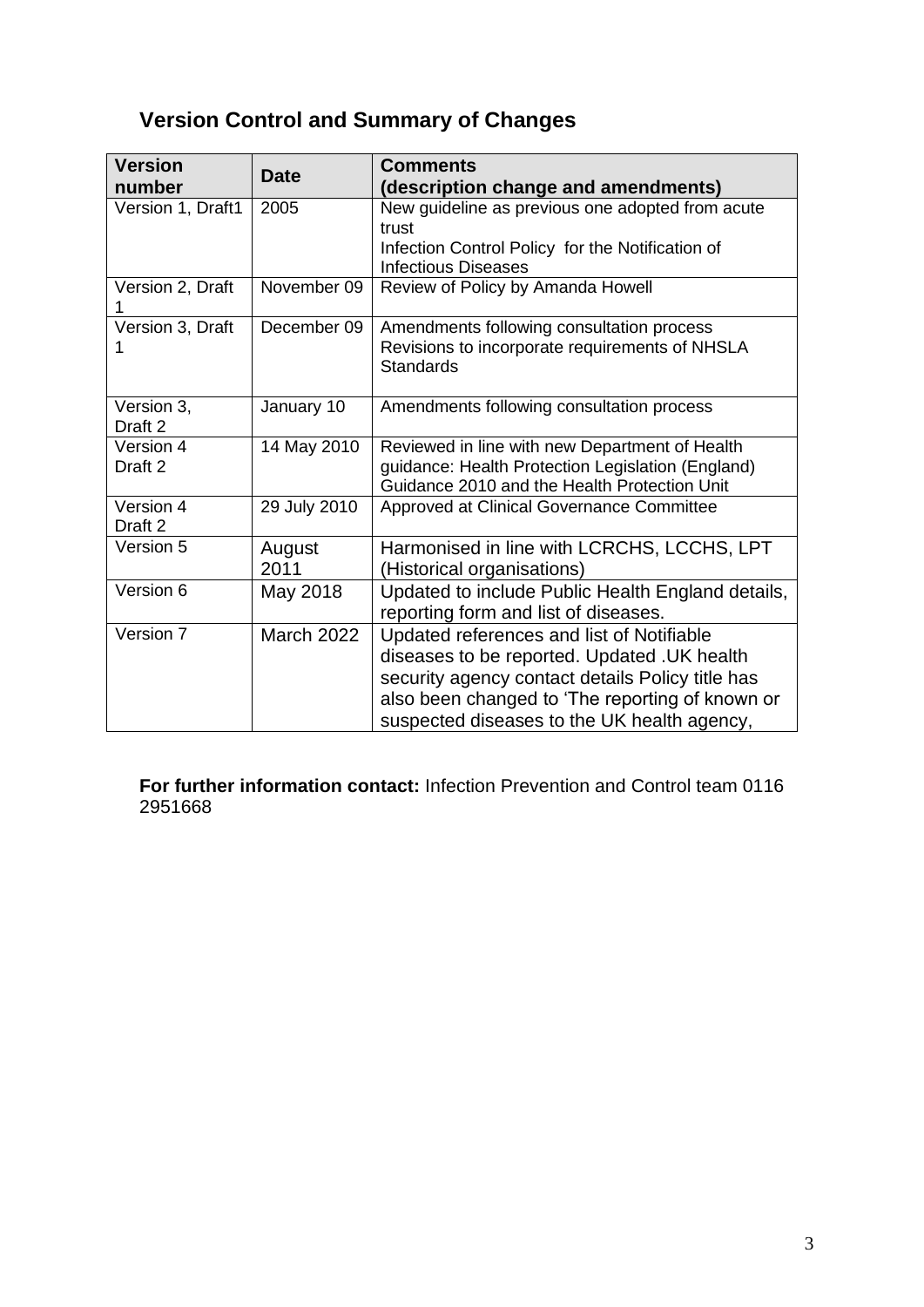## **Definitions that apply to this Policy**

| <b>Consultant in Public</b><br><b>Health</b> | A consultant who is knowledgeable in Infectious<br><b>Diseases</b>                                                                                                                                                                                                                                                         |
|----------------------------------------------|----------------------------------------------------------------------------------------------------------------------------------------------------------------------------------------------------------------------------------------------------------------------------------------------------------------------------|
| <b>Creutzfeldt - Jakob</b><br>disease (CJD)  | A degenerative neurological disorder that is incurable<br>and invariably fatal.                                                                                                                                                                                                                                            |
| <b>Disease</b>                               | The pathological condition of a part, organ, or system<br>of an organism resulting from various causes, such as<br>infection, genetic defect, or environmental stress, and<br>characterised by an identifiable group of signs or<br>symptoms.                                                                              |
| <b>UK Health Safety Agency</b><br>(UKHSA)    | Organisation that works in the remit of communicable<br>diseases.                                                                                                                                                                                                                                                          |
| <b>Health protection</b><br>professional     | A person suitable qualified in the field of health<br>protection and registered with an appropriate body such<br>as the Faculty of Public Health, the Chartered Institute<br>of Environmental Health and/or the Nursing and<br>Midwifery Council or the General Medical Council.                                           |
| <b>Infection</b>                             | An organism present at a site and causes an<br>inflammatory response, or where an organism is present<br>in a normally sterile site.                                                                                                                                                                                       |
| <b>Infectious</b>                            | Caused by a pathogenic microorganism or agent that<br>has the capability of causing infection.                                                                                                                                                                                                                             |
| <b>Organisms</b>                             | This is defined as any living thing, in medical terms we<br>refer to bacteria and viruses as organisms.                                                                                                                                                                                                                    |
| <b>Increased</b><br>incidence/Outbreak       | The occurrence of two or more cases of the same<br>infection linked in time or place, or the situation when<br>the observed number of cases exceeds the number<br>expected.                                                                                                                                                |
| <b>PVL staphylococcus</b><br>aureus          | Panton Valentine Leukocidin -positive Staphylococcus<br>aureus (PVL-SA) causes recurrent skin and soft tissue<br>infections (SSTIs), but can also cause invasive<br>infections                                                                                                                                             |
| <b>Registered Medical</b><br>practitioner    | A medical doctor $-$ a fully registered person in the<br>meaning of the Medical Act 1983 & holds a licence to<br>practice under that Act.                                                                                                                                                                                  |
| <b>Statutory requirement</b>                 | "Statutory refers to laws passed by a state and/or central<br>government, while regulatory refers to a rule issued by a<br>regulatory body appointed by a state and/or central<br>government." Statutory requirements are those<br><b>requirements</b> which are applicable by virtue of law enacted<br>by the government. |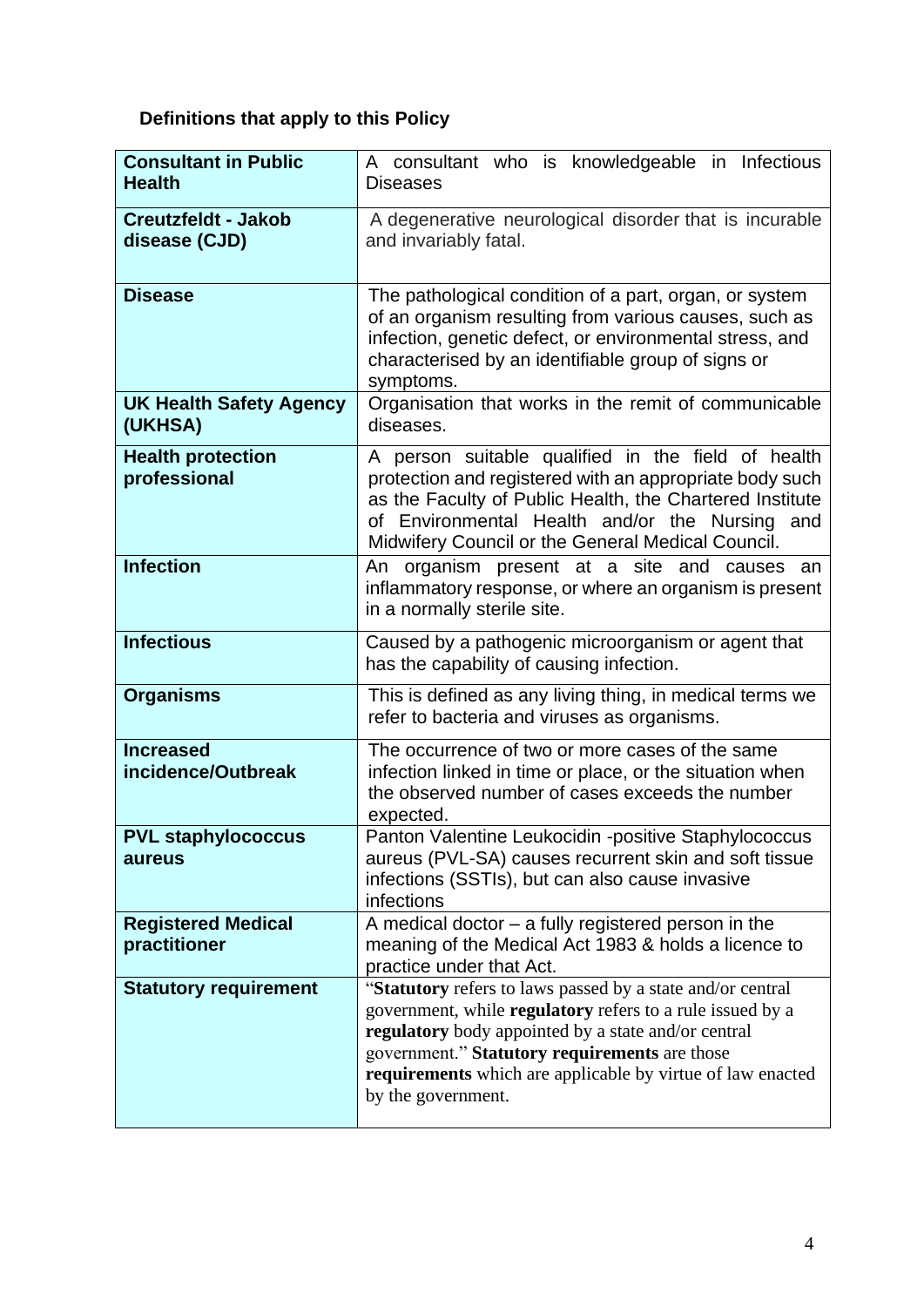#### **1 Purpose of the policy**

The purpose of this policy is to inform healthcare workers of the types of infections and diseases that are notifiable by law. This policy is for all staff employed by the Leicestershire Partnership Trust (LPT). This policy applies to all staff working in LPT.

#### **2 Summary and key points**

This document provides organisation-wide guidance for the notification of known or suspected infectious diseases. It contains specific information on diseases that are notifiable and the contact details of the monitoring bodies to whom these should be reported to.

#### **3 Introduction**

When individuals are in close and/or frequent contact with each other, infectious diseases can spread rapidly causing a risk of further disease in the wider population. These diseases can be mild, moderate and even fatal. Failing to notify the appropriate organisations and facilities that a disease is present in an individual or the wider population can prolong this risk. It is a statutory requirement for some diseases to be notifiable.

This document provides information to staff that may come into contact with patients or individuals as part of their work who are suffering from such an illness or disease.

The statutory requirement for the notification of certain infectious diseases came into being towards the end of the  $19<sup>th</sup>$  century. The prime purpose of the notification system is to detect as quickly as possible outbreaks and epidemics, to enable proactive actions to prevent further spread. Accuracy of diagnosis is secondary and since 1968 clinical suspicion of a notifiable infection is all that is required. If a diagnosis later proves incorrect it can always be changed or cancelled. This information is collected by UK health safety agency (UKHSA) who is responsible for collating the returns and publishing analyses of local and national trends.

There may also be a requirement under health and safety legislation, control of substances hazardous to health regulations (COSHH) and the reporting of injuries diseases and dangerous occurrences regulations to report a number of the mentioned specific infections included in this policy caused by occupational exposure e.g., anthrax, SARS (covid-19), legionella, Blood borne viruses hepatitis A, B and C. The infection prevention and control team will notify the Health and Safety Compliance Team where statutory notification under health and safety legislation e.g., Health and Safety Executive (HSE) under RIDDOR.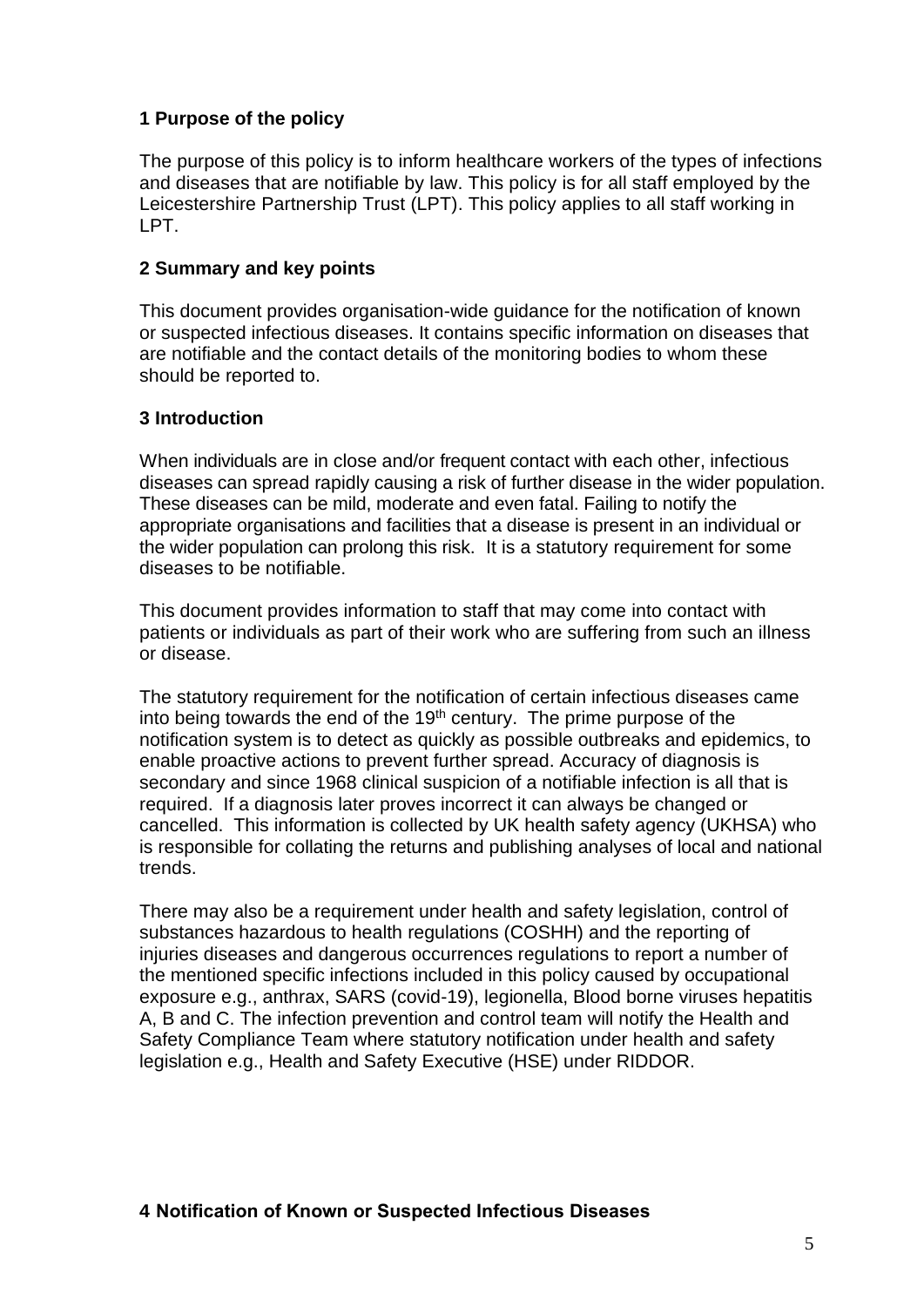#### **4.1 Notification**

Diseases are notifiable for four main reasons:

- It is a legal requirement
- So that immediate control measures may be taken
- To monitor preventative programmes
- To monitor the levels of infectious diseases in the community so that effective control measures can be taken

If a Registered Medical Practitioner (RMP) becomes aware of, or suspects that a person is suffering from any of the listed notifiable diseases (please refer to 5.2 - 5.6) they have a statutory duty to report it. The Local Authority is the statutory agency with the responsibility for the control of spread of communicable disease within their geographical boundaries. All notifiable infections should be notified to the health protection professionals working with UKHSA or the Public Health specialist on call either by telephone or fax and followed up by written notification.

While the legislation states that it is the responsibility of the registered medical practitioner caring for the patient who is legally responsible for the notification, all clinical staff have a role to play in ensuring this happens.

Notifications should be made at the time of clinical diagnosis or clinical suspicion and **ARE NOT DEPENDANT** on laboratory confirmation

Contact details:

Written notifications should be sent to:

UK Health Safety Agency (UKHSA) East Midlands Health Protection Team Seaton House City Link **Nottingham** NG2 4LA

**Email:** emhpt@phe.gov.uk

Telephone: 0344 225 4524 (Option 1)

**Areas covered by UKHSA Protection East Midlands Team:** Leicestershire, Rutland. Lincolnshire, Nottinghamshire, Derbyshire.

Written notification may be undertaken by posting or faxing the details on a standard notification form (Appendix 1).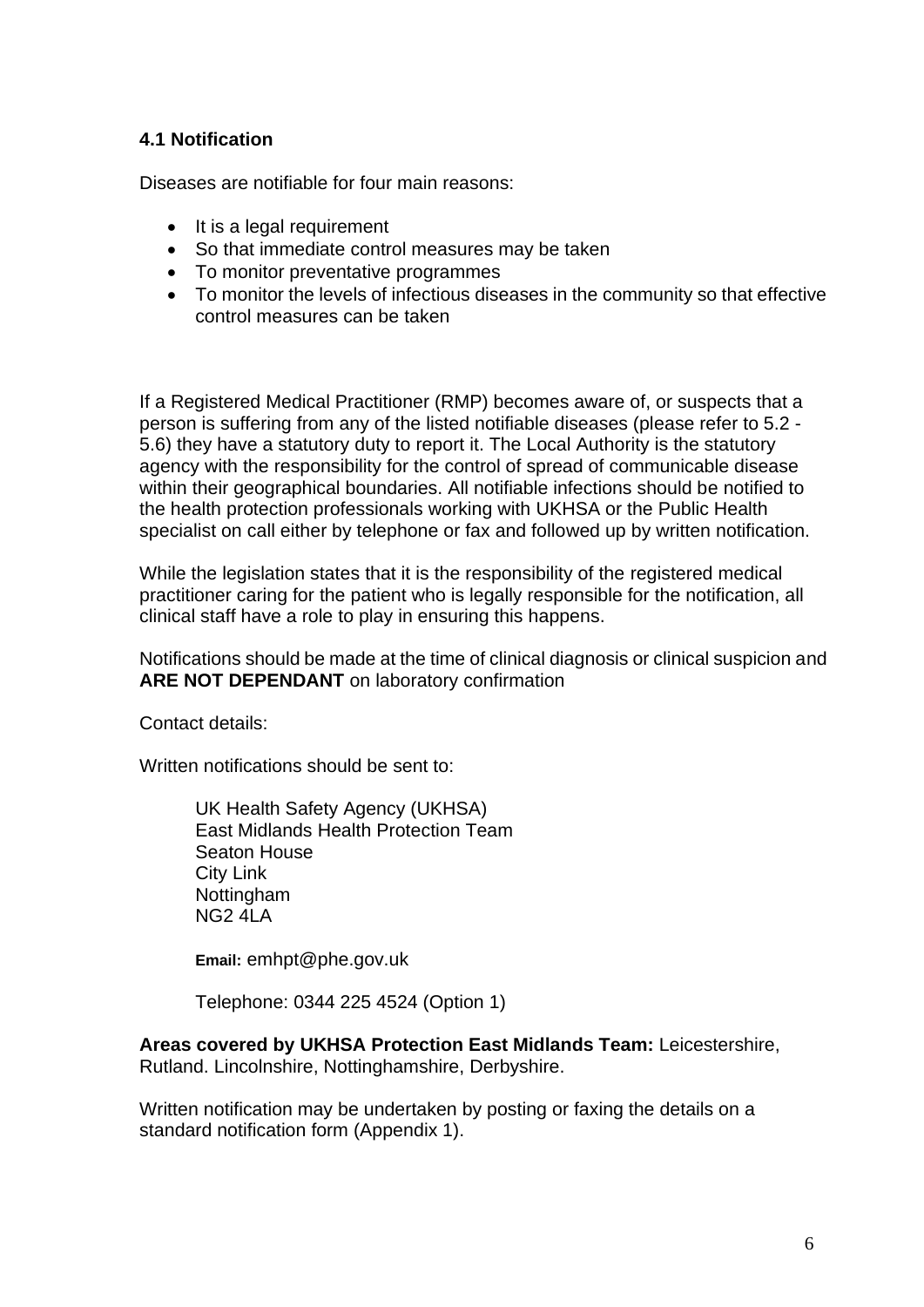#### **4.2 Statutory Notifiable Diseases under the Health Protection (Notification) Regulations 2010:**

Health protection legislation in England has been updated from 6 April 2010 to give public authorities modernised powers and duties to prevent and control risks to human health from infection or contamination, including by chemicals and radiation. These regulations replace the existing system of notification of infectious diseases. A revised list of notifiable diseases (Schedule 1 of the regulations) is included in table 1.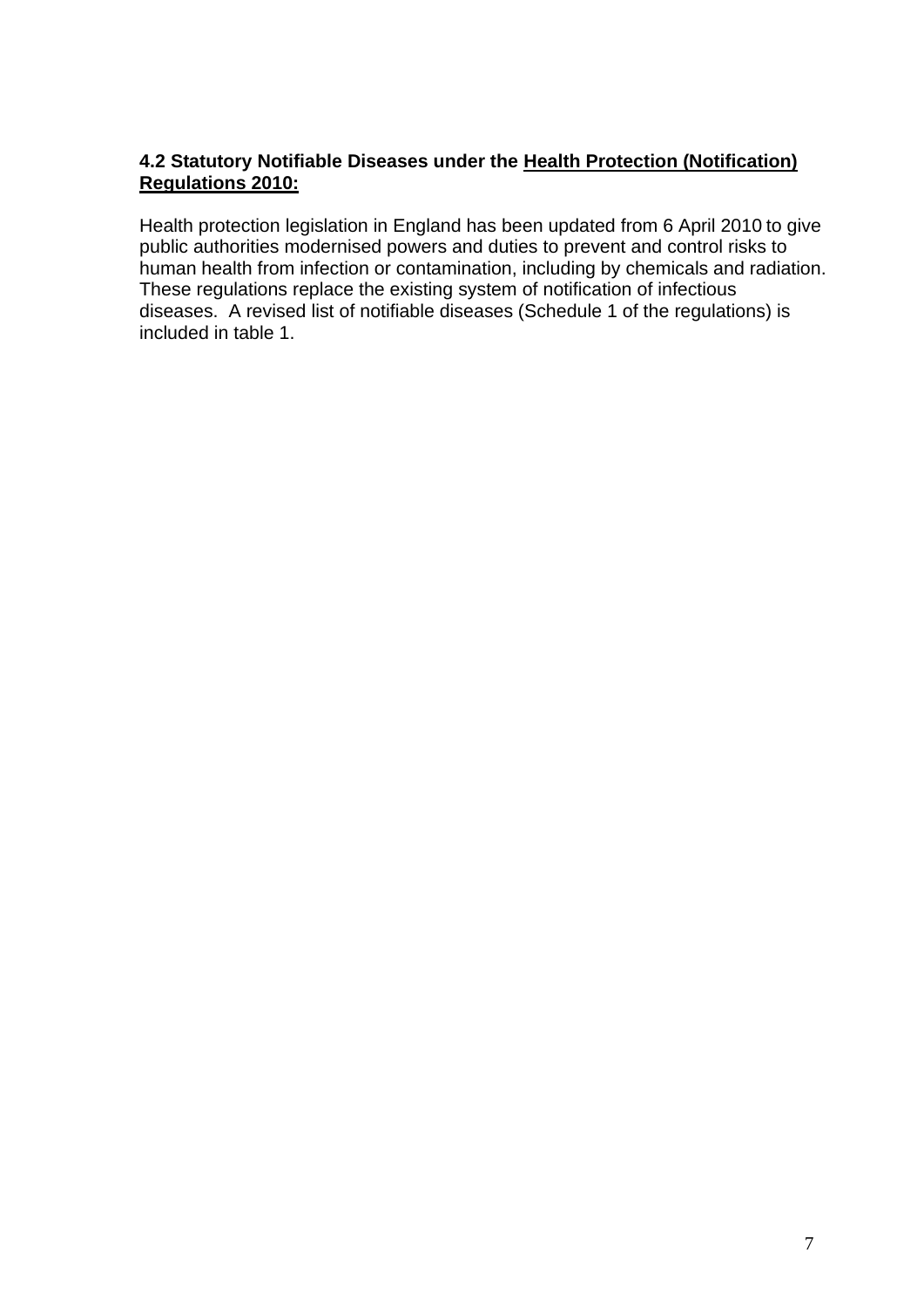| Table 1: SCHEDULE 1 - Notifiable diseases                      |                                                                                                                                                                                                                                                                                                                    |                                                  |  |  |
|----------------------------------------------------------------|--------------------------------------------------------------------------------------------------------------------------------------------------------------------------------------------------------------------------------------------------------------------------------------------------------------------|--------------------------------------------------|--|--|
| <b>Notifiable diseases</b>                                     | <b>Definition / comment</b>                                                                                                                                                                                                                                                                                        | <b>Likely to be urgent?</b>                      |  |  |
| Acute encephalitis                                             |                                                                                                                                                                                                                                                                                                                    | No                                               |  |  |
| Acute meningitis                                               | Viral and bacterial.                                                                                                                                                                                                                                                                                               | Yes, if suspected bacterial<br>infection.        |  |  |
| Acute poliomyelitis                                            |                                                                                                                                                                                                                                                                                                                    | Yes                                              |  |  |
| Acute infectious hepatitis                                     | Close contacts of acute hepatitis A and hepatitis B<br>cases need rapid prophylaxis. Urgent notification<br>will facilitate prompt laboratory testing. Hepatitis C<br>cases known to be acute need to be followed up<br>rapidly as this may signify recent transmission from<br>a source that could be controlled. | Yes                                              |  |  |
| Anthrax                                                        |                                                                                                                                                                                                                                                                                                                    | Yes                                              |  |  |
| <b>Botulism</b>                                                |                                                                                                                                                                                                                                                                                                                    | Yes                                              |  |  |
| <b>Brucellosis</b>                                             |                                                                                                                                                                                                                                                                                                                    | No - unless thought to be<br>UK-acquired         |  |  |
| Cholera                                                        |                                                                                                                                                                                                                                                                                                                    | Yes                                              |  |  |
| Covid-19                                                       |                                                                                                                                                                                                                                                                                                                    | Yes                                              |  |  |
| Diphtheria                                                     |                                                                                                                                                                                                                                                                                                                    | Yes                                              |  |  |
| Enteric fever (typhoid or<br>paratyphoid fever)                | Clinical diagnosis of a case before microbiological<br>confirmation (e.g. case with fever, constipation, rose<br>spots and travel history) would be an appropriate<br>trigger for initial public health measures, such as<br>exclusion of cases and contacts in high risk groups<br>(e.g. food handlers).          | Yes                                              |  |  |
| Food poisoning                                                 | Any disease of infectious or toxic nature caused by,<br>or thought to be caused by consumption of food or<br>water (definition of the Advisory Committee on the<br>Microbiological Safety of Food).                                                                                                                | Clusters and outbreaks,<br>yes.                  |  |  |
| Haemolytic uraemic<br>syndrome (HUS)                           |                                                                                                                                                                                                                                                                                                                    | Yes                                              |  |  |
| Infectious bloody<br>diarrhoea                                 |                                                                                                                                                                                                                                                                                                                    | Yes                                              |  |  |
| Invasive group A<br>streptococcal disease<br>and scarlet fever |                                                                                                                                                                                                                                                                                                                    | Yes, if IGAS. No, if scarlet<br>fever            |  |  |
| Legionnaires' Disease                                          |                                                                                                                                                                                                                                                                                                                    | Yes,                                             |  |  |
| Leprosy                                                        |                                                                                                                                                                                                                                                                                                                    | No                                               |  |  |
| Malaria                                                        |                                                                                                                                                                                                                                                                                                                    | No, unless thought to be<br>UK-acquired          |  |  |
| Measles                                                        |                                                                                                                                                                                                                                                                                                                    | Yes                                              |  |  |
| Meningococcal<br>septicaemia                                   |                                                                                                                                                                                                                                                                                                                    | Yes                                              |  |  |
| <b>Mumps</b>                                                   | Post-exposure immunization (MMR or HNIG) does<br>not provide protection for contacts.                                                                                                                                                                                                                              | No                                               |  |  |
| Plague                                                         |                                                                                                                                                                                                                                                                                                                    | Yes                                              |  |  |
| Rabies                                                         | A person bitten by a suspected rabid animal should<br>be reported and managed urgently, but if a patient<br>is diagnosed with symptoms of rabies, they will not<br>pose a risk to human health.                                                                                                                    | Yes                                              |  |  |
| Rubella                                                        | Post-exposure immunisation (MMR or HNIG) does<br>not provide protection for contacts.                                                                                                                                                                                                                              | No                                               |  |  |
| Scarlet fever                                                  |                                                                                                                                                                                                                                                                                                                    | <b>NO</b>                                        |  |  |
| Severe Acute Respiratory<br>Syndrome (SARS)                    |                                                                                                                                                                                                                                                                                                                    | Yes                                              |  |  |
| Smallpox                                                       |                                                                                                                                                                                                                                                                                                                    | Yes                                              |  |  |
| <b>Tetanus</b>                                                 |                                                                                                                                                                                                                                                                                                                    | No, unless associated with<br>injecting drug use |  |  |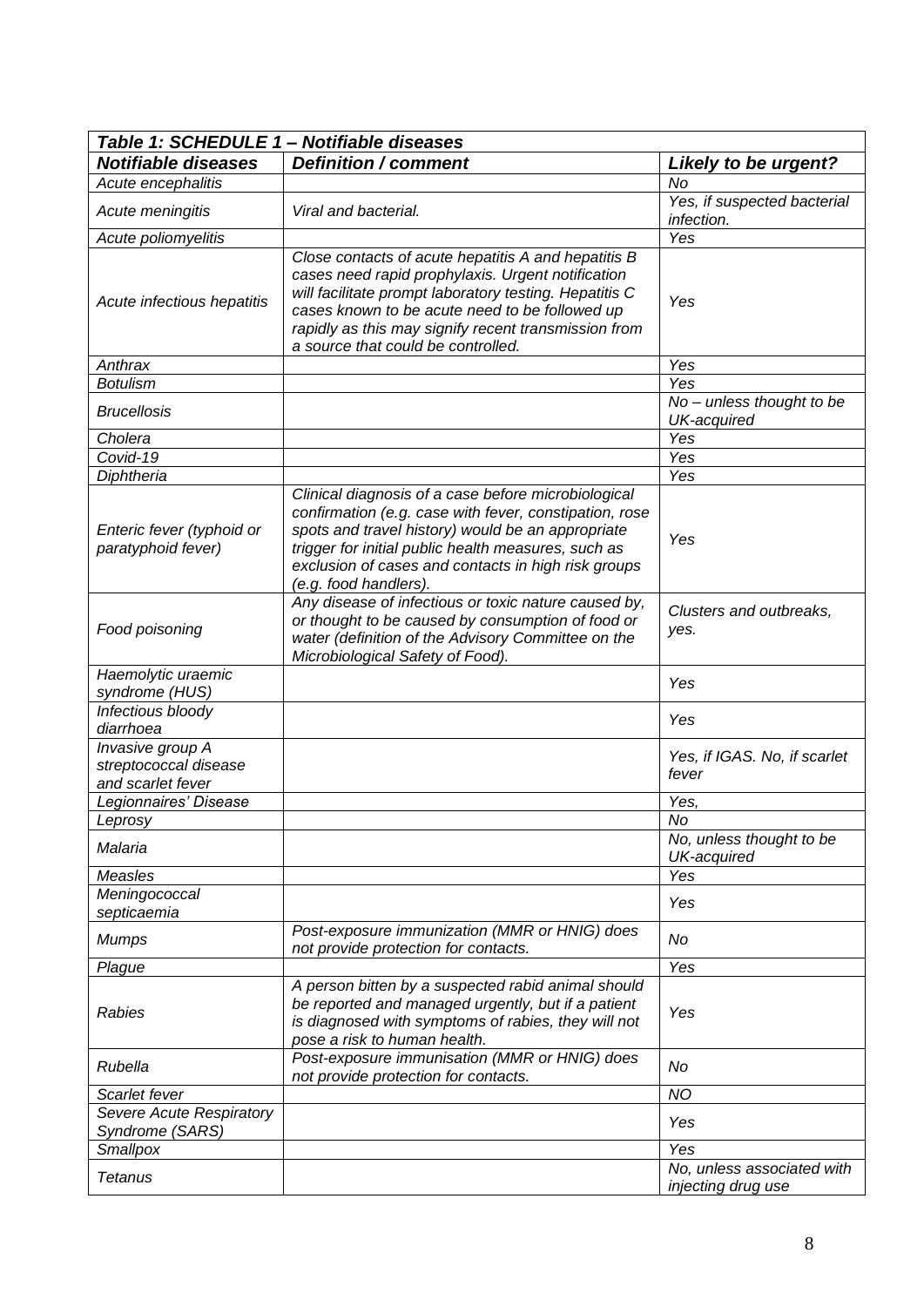| <b>Tuberculosis</b>                          | No, unless healthcare<br>worker or suspected<br>cluster or multi drug<br>resistance |
|----------------------------------------------|-------------------------------------------------------------------------------------|
| Typhus                                       | No                                                                                  |
| Viral haemorrhagic fever<br>(VHF) e.g. Ebola | Yes                                                                                 |
| Whooping cough                               | Yes, if diagnosed during<br>acute phase                                             |
| Yellow fever                                 | No, unless thought to be<br>UK-acquired                                             |

#### **4.3 Notification of other relevant infections**

RMP's are required to notify cases of infection that are not listed in schedule 1 if they consider that there is, or could be, a significant harm to human health. These infections could include new or emerging diseases or other known and/or common infections not included in Schedule 1.

#### **New or emerging infections such as Ebola**

An RMP is required to notify such new or emerging diseases when they suspect there is a risk of significant harm to human health

#### **Known infections that are not listed as notifiable**

An RMP should notify cases of known infections which are not listed as notifiable if they believe that in specific circumstances such infections present, or could present a significant risk to human health.

Example: Parvovirus B19 in a contact of a pregnant woman

#### **4.4 Notification of contamination**

There is now a requirement for RMP's to notify suspected cases of contamination, which they believe present, or could present, significant harm to human health. Notification will allow control measures to be considered and implemented as appropriate.

- Chemical contamination such as Carbon monoxide poisoning
- Contamination with radioactive material
- Reporting clusters of disease such as outbreak of PVL Staphylococcus aureus in a primary school or outbreak of scabies in a care home

#### **4.5 Notification of disease in patients who have died**

An RMP must notify the proper officer of the local authority if they suspect that a patient they are attending has died with, but not necessarily from, a notifiable disease, or other relevant infection or relevant contamination.

Example: A patient dies at home from suspected meningococcal disease

#### **4.6 Infections that have not been included in the list of notifiable diseases**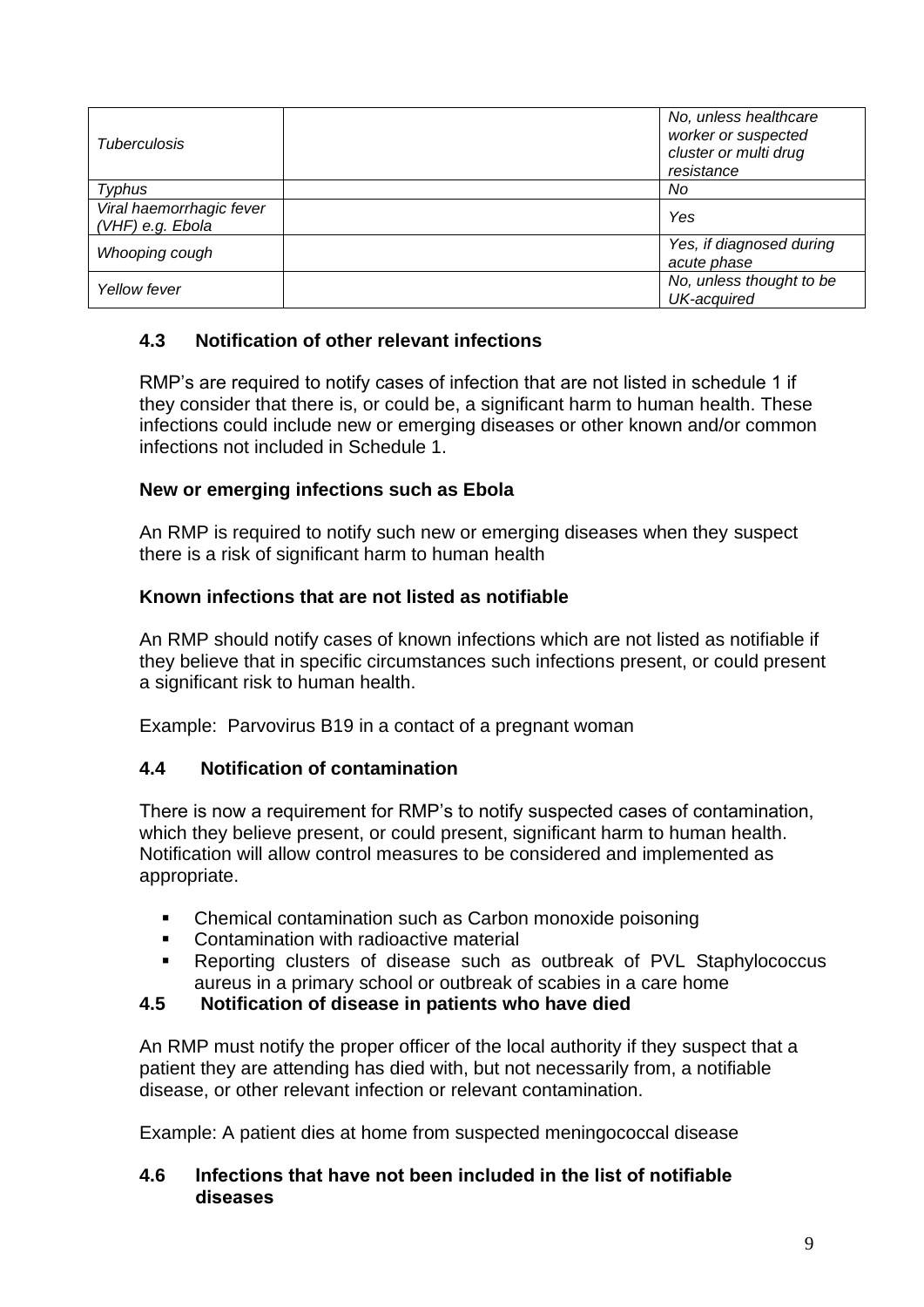There are certain infections that may cause significant harm to human health but which have not been included in Schedule 1. This is because there are other effective systems in place to report, monitor and control the risk from such infections and it is unlikely that notification would reduce the public health impact of such conditions – although in exceptional circumstances notification of specific cases, as other relevant infections, might be necessary. These infections include:

Healthcare associated infections:

- Staphylococcus aureus (including MRSA);
- Clostridium *difficile*;
- Surgical Site Infection Surveillance Service (SSISS);
- Glycopeptide-resistant enterococcal bacteraemia.

HIV and STIs: Genitourinary medicine (GUM)/sexual health clinics routinely follow up contacts of cases and take necessary public health actions. Clusters or outbreaks of disease are managed in collaboration with Public Health England.

CJD: The incidence of Creutzfeldt - Jakob disease is monitored in the UK by the National CJD Surveillance Unit (NCJDSU) and all suspected cases should be reported to this unit.

In addition to the statutory duty of notification to UKHSA please also inform the Infection Prevention and Control Team or the Director for Infection Prevention and Control (DIPAC), for further infection control information.

#### **4.7 Notification of Outbreaks**

An outbreak is defined as:

- two or more associated cases of the same infectious disease that are related in time and place.
- a greater than expected rate of infection compared with the usual background rate for the place and time where the outbreak has occurred

Prompt investigation and introduction of appropriate control measures depend on early communication between clinicians and those with a responsibility for the control of infection.

**Notification should be on suspicion of any association between cases** and should be to the Consultant in UKHSA Telephone notifications are essential when dealing with certain diseases as these may require urgent action by the public health professional to prevent the spread of infectious disease. These should be followed up with written notification.

The Consultant in Public Health is the medical advisor to the Local Authorities and as such a statutory duty for the control of infectious disease in the hospital and the community.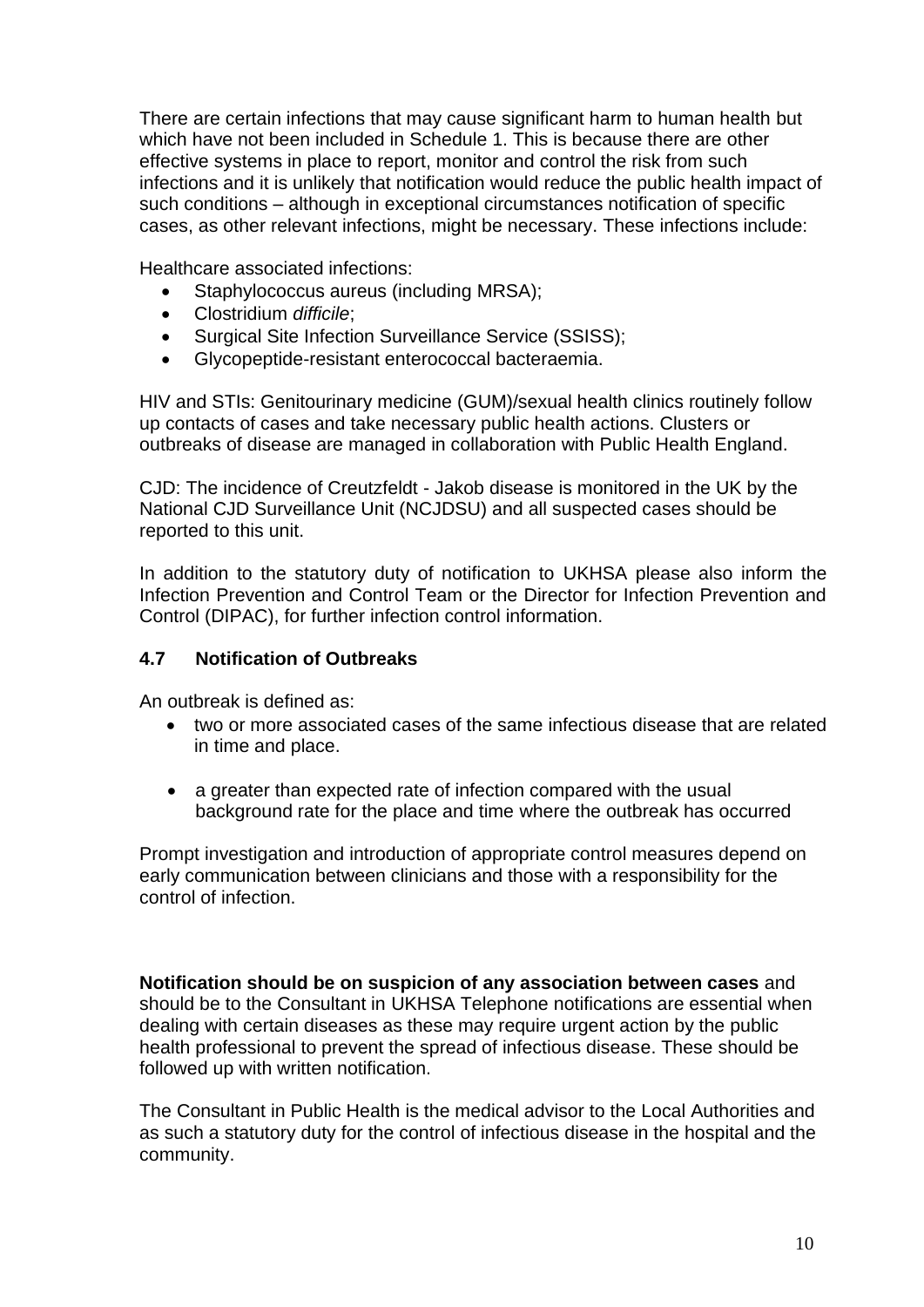#### **5 Training**

There is no specific training requirement regarding this policy.

#### **6 References and Associated documents**

Department of Health (1998) A First Class Service: Quality in the new NHS London: DH

Department of Health (2001) Shifting the Balance of Power within the NHS Securing Delivery. DOH 2001

Public Health (Control of Disease) Act 1984

Department of Health "Getting ahead of the Curve". A strategy for combating infectious diseases (including other aspects of health protection) DOH January 2002.

Public Health England – [www.phe.org.uk](http://www.phe.org.uk/)

Health Protection Legislation (England) Guidance 2010

Heyman DL (ed.) (2004) Control of communicable Diseases manual.18<sup>th</sup> edition. American Public Health Association

Health Service Circular 1999/049. Resistance to antibiotics and other antimicrobial agents. Action for the NHS following the government's response to the House of Lords science and Technology Select Committee report "Resistance to antibiotics and other antimicrobial agents". DOH 1999

The NHS Modernisation Agency – National Primary Care Trust (NaPaCT) 2002

National Resource for Infection Control – [www.nric.org.uk](http://www.nric.org.uk/)

NHS Executive (1999) Controls Assurance in infection Control HSC 1999/123

NHS Executive (1999) Controls Assurance in Infection Control: Decontamination of Medical Devices HSC 1999/179

The Open University (2003) Modelling Epidemics. Milton Keynes

Public health England: Guidance Notifiable diseases and causative organisms: How to report.

<https://www.gov.uk/guidance/notifiable> diseases and causative organisms- how to report. Accessed 17/12/2021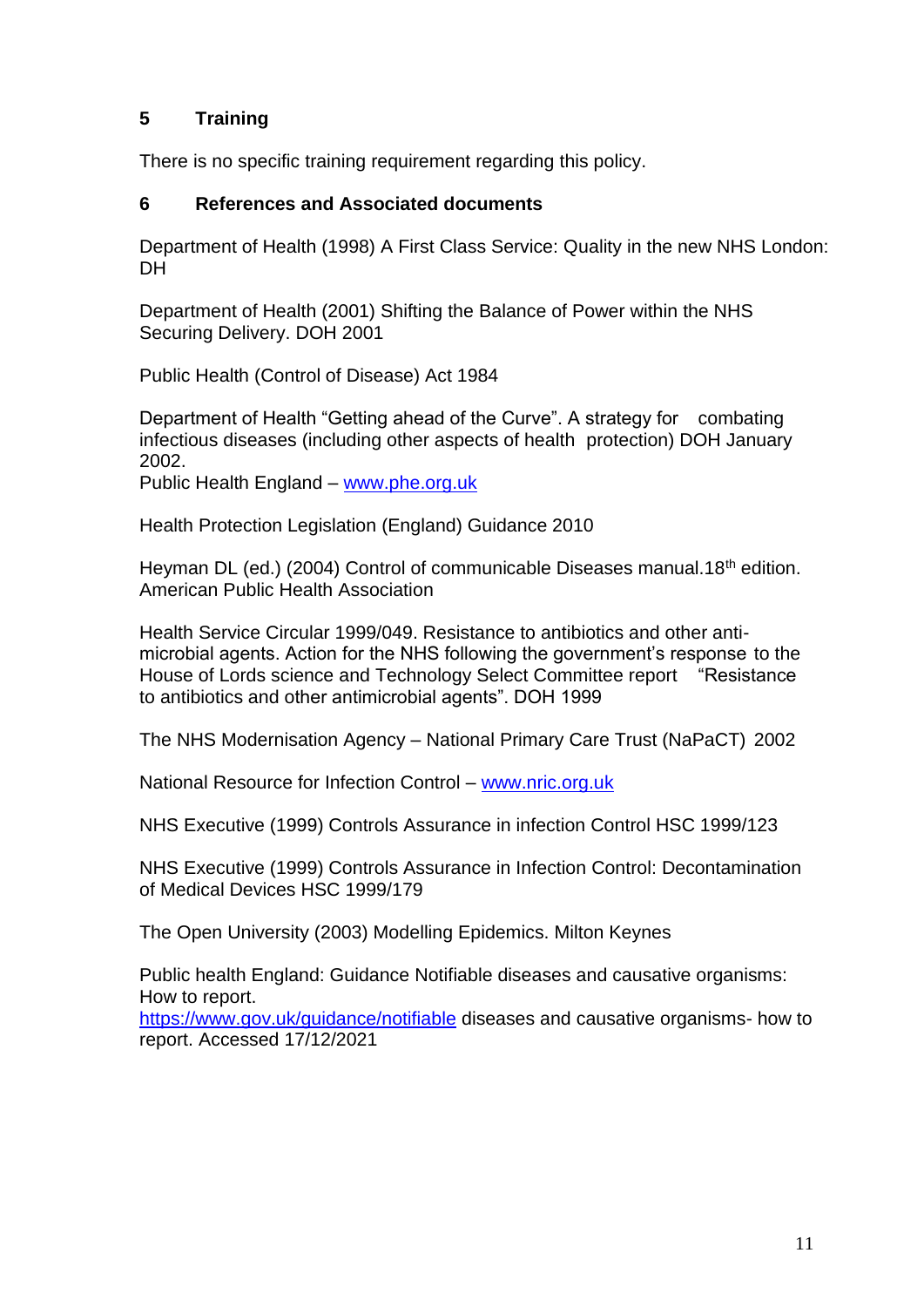| Registered medical practitioner notification form template |                                                                                                    |
|------------------------------------------------------------|----------------------------------------------------------------------------------------------------|
| authority                                                  | Health Protection (Notification) Regulations 2010: notification to the proper officer of the local |
| Registered Medical Practitioner reporting the disease      |                                                                                                    |
| <b>Name</b>                                                |                                                                                                    |
| <b>Address</b>                                             |                                                                                                    |
| Post code                                                  |                                                                                                    |
| <b>Contact number</b>                                      |                                                                                                    |
| Date of notification                                       |                                                                                                    |
| <b>Notifiable disease</b>                                  |                                                                                                    |
| Disease, infection or<br>contamination                     |                                                                                                    |
| Date of onset of symptoms                                  |                                                                                                    |
| Date of diagnosis                                          |                                                                                                    |
| Date of death (if patient died)                            |                                                                                                    |
| <b>Index case details</b>                                  |                                                                                                    |
| <b>First name</b>                                          |                                                                                                    |
| <b>Surname</b>                                             |                                                                                                    |
| Gender (M/F)                                               |                                                                                                    |
| <b>DOB</b>                                                 |                                                                                                    |
| <b>Ethnicity</b>                                           |                                                                                                    |
| <b>NHS number</b>                                          |                                                                                                    |
| <b>Home address</b>                                        |                                                                                                    |
| Post code                                                  |                                                                                                    |
| <b>Current residence if not home</b><br>address            |                                                                                                    |
| Post code                                                  |                                                                                                    |
| <b>Contact number</b>                                      |                                                                                                    |
| <b>Occupation (if relevant)</b>                            |                                                                                                    |
| <b>Work/education address (if</b><br>relevant)             |                                                                                                    |
| Post code                                                  |                                                                                                    |
| <b>Contact number</b>                                      |                                                                                                    |
| Overseas travel, if relevant<br>(destinations & dates)     |                                                                                                    |

**Please send completed forms to the proper officer of the local authority or to the local Health Protection Unit.**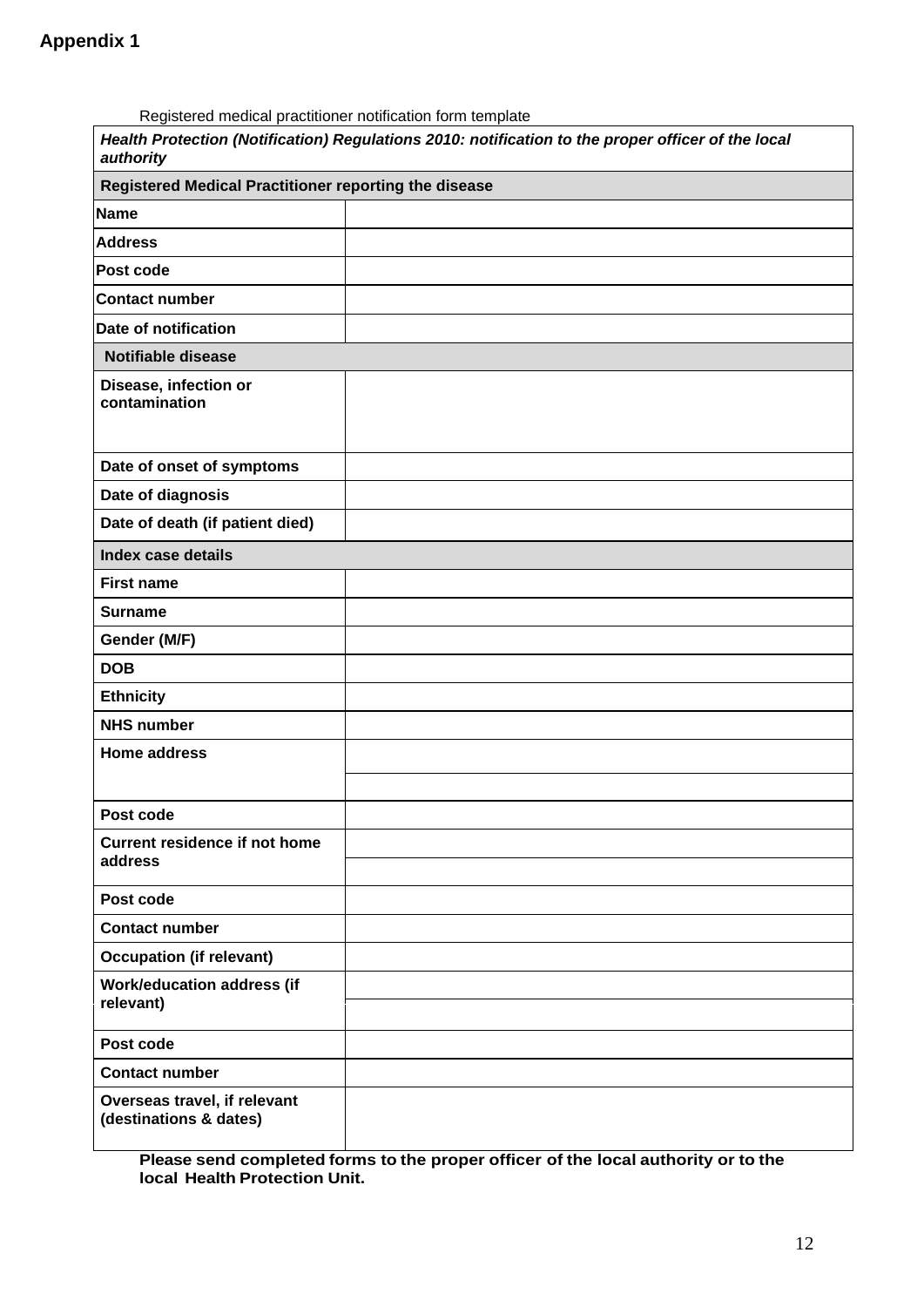#### **PRIVACY IMPACT ASSESSMENT SCREENING**

**Privacy impact assessment (PIAs) are a tool which can help organisations identify the most effective way to comply with their data protection obligations and meet individual's expectations of privacy. The first step in the PIA process is identifying the need for an assessment.**

**The following screening questions will help decide whether a PIA is necessary. Answering 'yes' to any of these questions is an indication that a PIA would be a useful exercise and requires senior management support, at this stage the Head of Data Privacy must be involved.**

| <b>Name of Document:</b>                                                                                                                                                                                                                                                                                |                                                                            |  |  |           |           | The management of chickenpox/shingles, including screening process policy |
|---------------------------------------------------------------------------------------------------------------------------------------------------------------------------------------------------------------------------------------------------------------------------------------------------------|----------------------------------------------------------------------------|--|--|-----------|-----------|---------------------------------------------------------------------------|
| Completed by:                                                                                                                                                                                                                                                                                           | <b>Claire king</b>                                                         |  |  |           |           |                                                                           |
| <b>Job title</b>                                                                                                                                                                                                                                                                                        | <b>Infection Prevention and Control Nurse</b><br>03/02/2022<br><b>Date</b> |  |  |           |           |                                                                           |
|                                                                                                                                                                                                                                                                                                         |                                                                            |  |  |           |           | Yes / No                                                                  |
| 1. Will the process described in the document involve the collection of<br>new information about individuals? This is information in excess of<br>what is required to carry out the process described within the<br>document.                                                                           |                                                                            |  |  |           | <b>No</b> |                                                                           |
| 2. Will the process described in the document compel individuals to<br>provide information about themselves? This is information in<br>excess of what is required to carry out the process described within<br>the document.                                                                            |                                                                            |  |  |           | <b>No</b> |                                                                           |
| 3. Will information about individuals be disclosed to organisations or<br>people who have not previously had routine access to the<br>information as part of the process described in this document?                                                                                                    |                                                                            |  |  |           |           | <b>No</b>                                                                 |
| 4. Are you using information about individuals for a purpose it is not<br>currently used for, or in a way it is not currently used?                                                                                                                                                                     |                                                                            |  |  |           |           | <b>No</b>                                                                 |
| 5. Does the process outlined in this document involve the use of new<br>technology which might be perceived as being privacy intrusive? For<br>example, the use of biometrics.                                                                                                                          |                                                                            |  |  |           |           | <b>No</b>                                                                 |
| 6. Will the process outlined in this document result in decisions being<br>made or action taken against individuals in ways which can have a<br>significant impact on them?                                                                                                                             |                                                                            |  |  |           |           | $\overline{N}$ o                                                          |
| 7. As part of the process outlined in this document, is the information<br>about individuals of a kind particularly likely to raise privacy concerns<br>or expectations? For examples, health records, criminal records or<br>other information that people would consider to be particularly private.  |                                                                            |  |  | <b>No</b> |           |                                                                           |
| 8. Will the process require you to contact individuals in ways which<br>they may find intrusive?                                                                                                                                                                                                        |                                                                            |  |  |           |           | <b>No</b>                                                                 |
| If the answer to any of these questions is 'Yes' please contact the Head of Data Privacy Tel:<br>0116 2950997 Mobile: 07825 947786<br>Lpt-dataprivacy@leicspart.secure.nhs.uk<br>In this case, ratification of a procedural document will not take place until approved by<br>the Head of Data Privacy. |                                                                            |  |  |           |           |                                                                           |
| IG Manager approval name:<br>Date of approval                                                                                                                                                                                                                                                           |                                                                            |  |  |           |           |                                                                           |
|                                                                                                                                                                                                                                                                                                         |                                                                            |  |  |           |           |                                                                           |

Acknowledgement: Princess Alexandra Hospital NHS Trust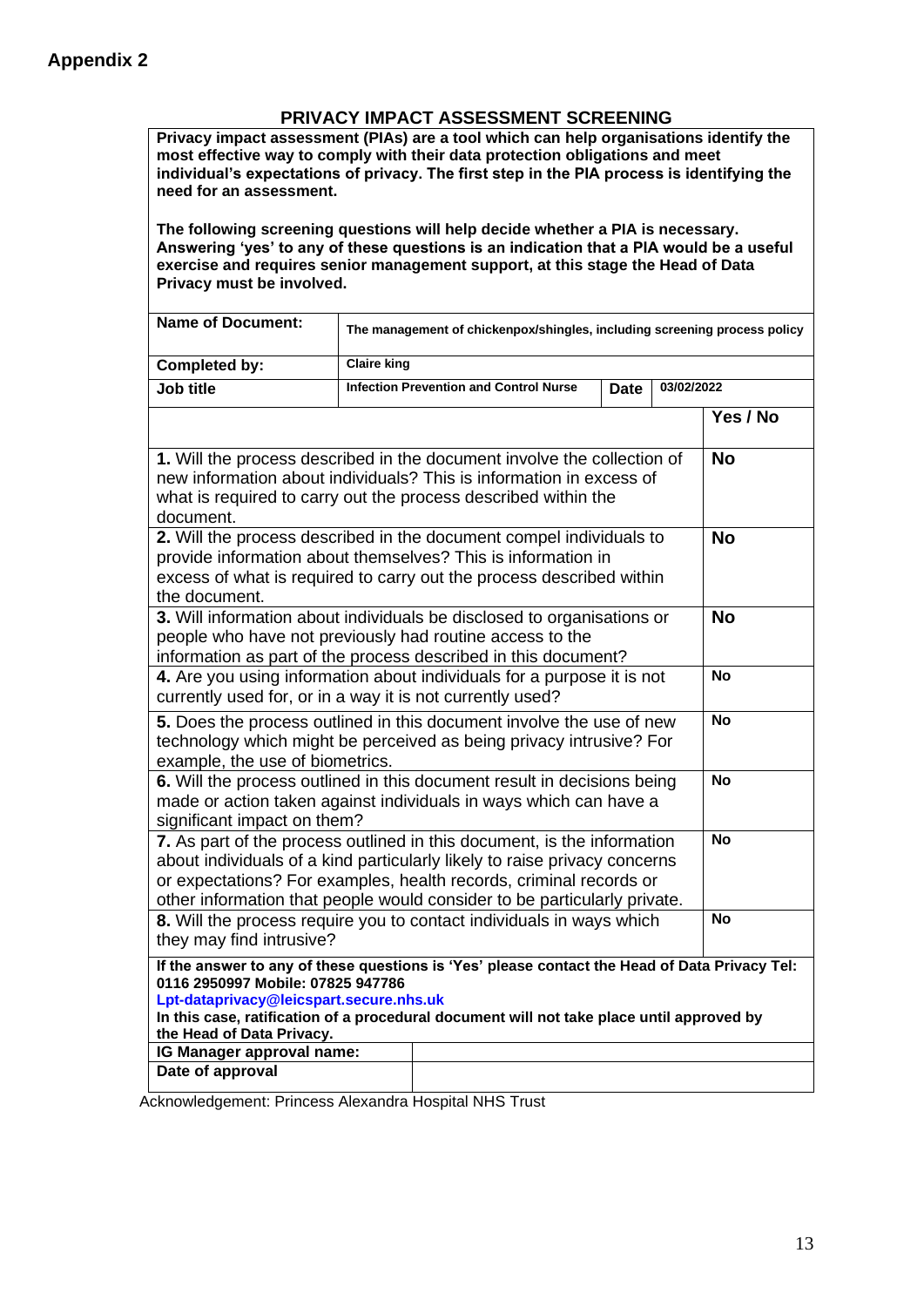## **Appendix 3**

## **Monitoring Assurance**

| Ref                    | <b>Minimum</b><br><b>Requirements</b>                                                                                                                                                  | <b>Evidence for</b><br>Self-<br>assessment | <b>Process for</b><br><b>Monitoring</b> | <b>Responsible</b><br>Individual /<br><b>Group</b> | <b>Frequency of monitoring</b> |
|------------------------|----------------------------------------------------------------------------------------------------------------------------------------------------------------------------------------|--------------------------------------------|-----------------------------------------|----------------------------------------------------|--------------------------------|
| Page 10<br>Section 4.6 | staff to report to<br>the IPC team<br>healthcare<br>associated<br>infections such as<br>MRSA, Clostridium<br>difficile, Surgical<br>site infection<br>Surveillance service<br>(SSISS), | Page 10 4.6                                | Review of IPC Reporting<br>databases.   | Infection prevention<br>and control committee      | Monthly                        |
|                        | Glycopeptide<br>resistant<br>enterococcal<br>bacteraemia,                                                                                                                              |                                            |                                         |                                                    |                                |
| Page 10<br>section 4.7 | Staf to report<br>Outbreaks of<br>infection.                                                                                                                                           | Page 10 4.7                                | Review of IPC reporting<br>databases.   | Infection prevention<br>and control committee      | Monthly                        |